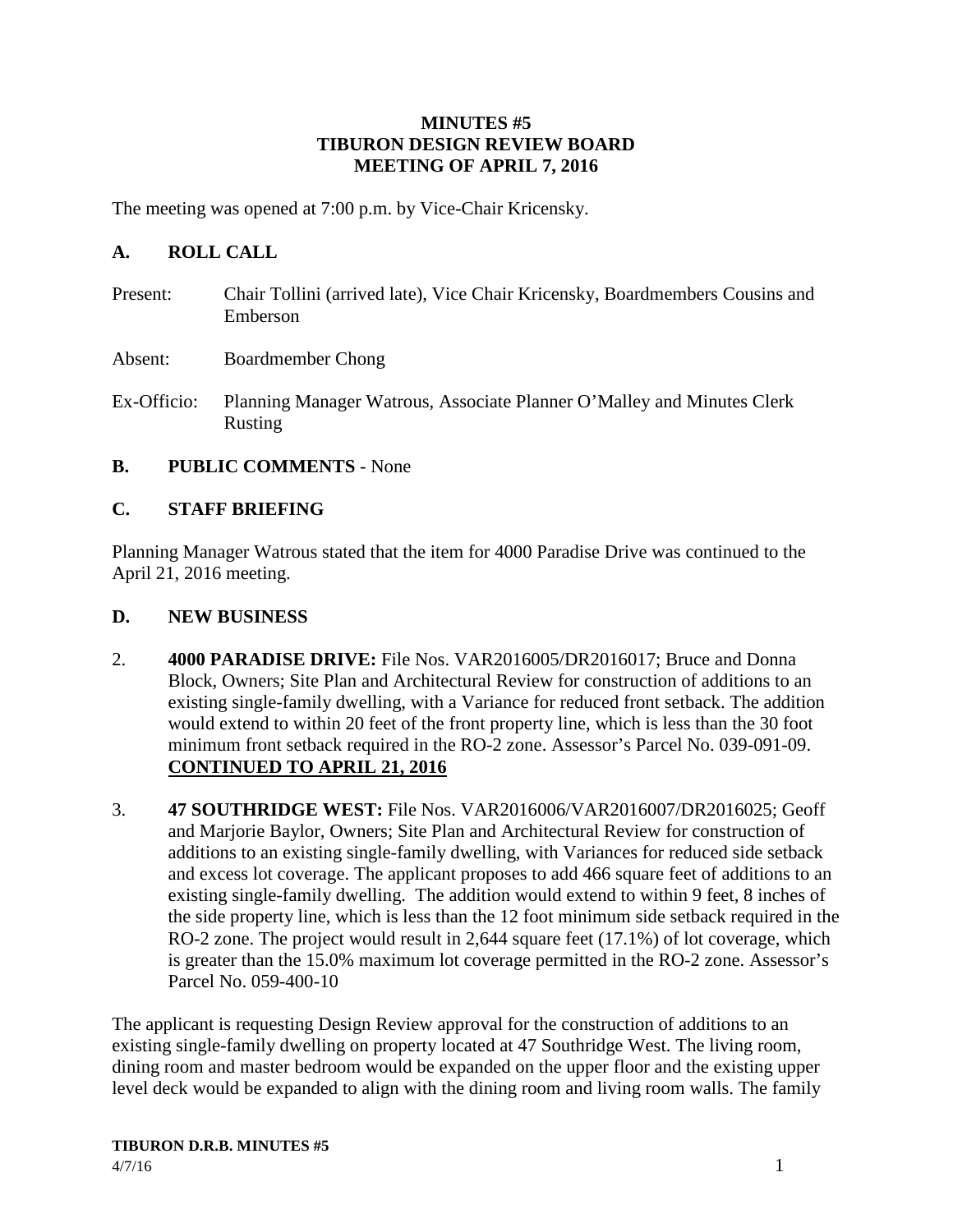room and entry would be expanded on the lower floor and a new exercise room would be created. The roof over the eastern portion of the house would be removed and reconfigured, increasing the maximum roof height by more than a foot. A trellis would be attached to the side of the entry. A new stairway would lead from the lower level deck to the rear yard. An existing spa to the rear of the house would be relocated and a fire pit and several sections of new fencing would be installed.

The proposed floor area for the project would be 3,540 square feet, which is 10 square feet less than the floor area ratio for a lot of this size. The house would cover 2,644 square feet (17.1%) of the site, which is greater than the 15.0% maximum lot coverage permitted in the RO-2 zone. A variance is therefore requested for excess lot coverage.

The landing for the stairway leading to the lower level deck would extend to within 9 feet, 8 inches of the right (east) side property line and a corner of the expanded upper level deck would extend to approximately 10 feet, 6 inches of the property line. As a 12 foot side setback is required for a deck in the RO-2 zone, a variance is therefore also requested for reduced side setback.

Jared Polsky, architect, said that this project presented design challenges with the entry, stairway to the living room and the façade. He stated that they plan to raise the front walkway, relandscape the front entry stairs, add another gable, and add south facing windows and trellises to the façade. He explained the side setback variance for expanding the existing deck that protrudes into the setback and the lot coverage variance needed because the lot is sloping and it is undersize. He said that the additions would not affect any neighbors, and all neighbors have signed off or written letters of support for the project.

Marjorie Baylor stated that they have lived at the house for 23 years and were informed by a realtor that her house had no curb appeal, and that is what started this process. She said that the entry staircase has been a problem and she believed that the changes would enhance the home.

There were no public comments.

Boardmember Emberson said that the project was within reason and that staff wrote a great report. She agreed with the variance findings proposed by staff and supported the project.

Boardmember Cousins agreed with Boardmember Emberson and stated that the deck was appropriate for the scale of the project, and that the stairway change would not affect other surrounding properties. He felt that they did a good job of working with the existing building.

Vice-Chair Kricensky agreed with the other Boardmembers and said that the fenestration would actually reduce the overall mass of the house. He agreed with the findings in the staff report.

ACTION: It was M/S (Emberson/Cousins) that the request for 47 Southridge West is exempt from the California Environmental Quality Act and to approve the request, subject to the attached conditions of approval. Vote: 3-0.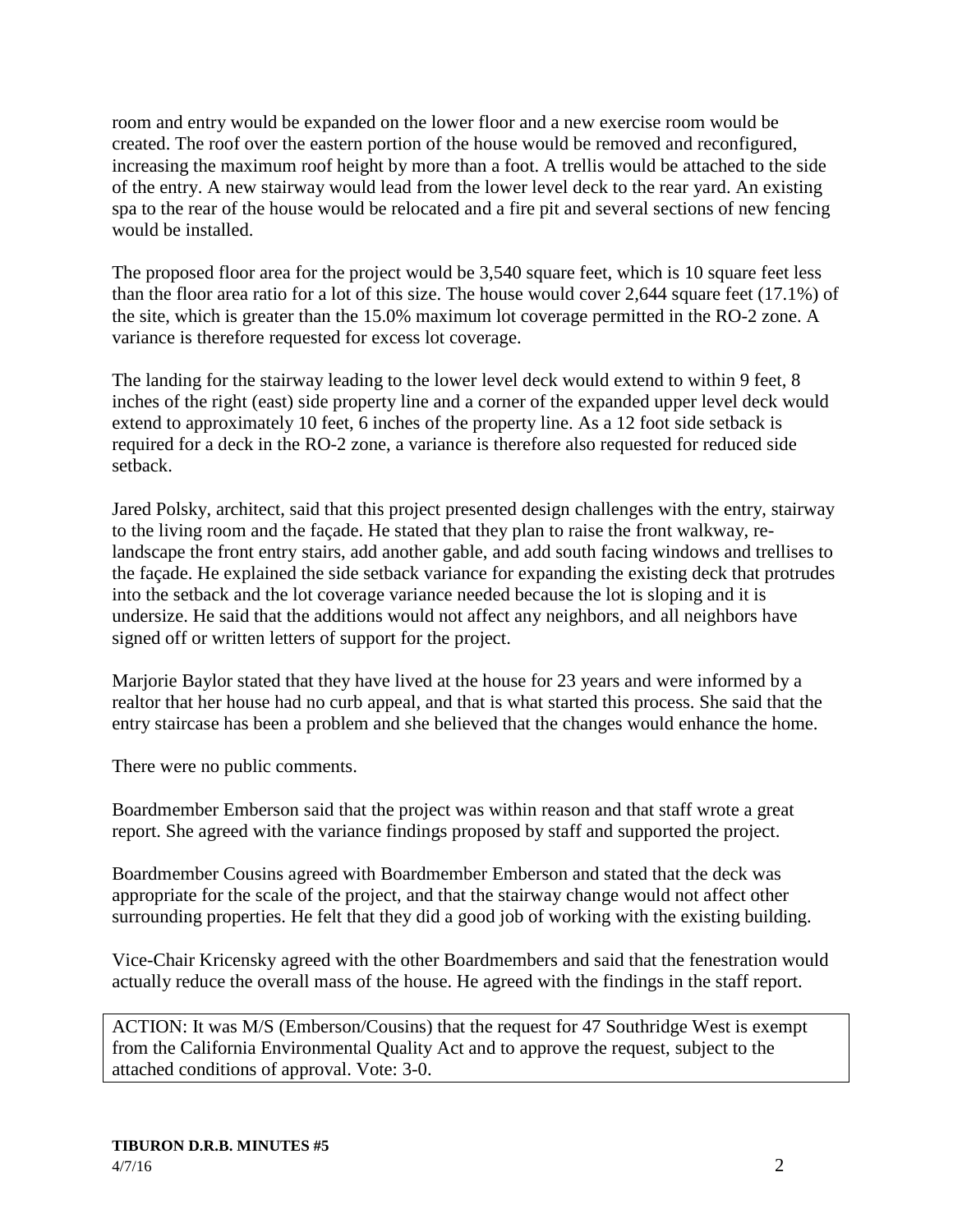### **E. APPROVAL OF MINUTES #3 OF THE MARCH 3, 2016 DESIGN REVIEW BOARD MEETING**

Boardmember Emberson requested the following change on Page 5,  $1<sup>st</sup>$  paragraph: "...basement" did so in this design" should be changed to "…basement and they did so in this design."

ACTION: It was M/S (Emberson/Cousins) to approve the minutes of the March 3, 2016 meeting, as amended. Vote: 3-0.

## **F. APPROVAL OF MINUTES #4 OF THE MARCH 17, 2016 DESIGN REVIEW BOARD MEETING**

Boardmember Emberson noted following corrections:

Page 2, 1<sup>st</sup> paragraph: "The lot coverage of proposed house..." line 4 should be corrected to "The lot coverage of the proposed task."

Page 7,  $1<sup>st</sup>$  paragraph: "…photo-simulation of what the existing…" should be corrected to "…photo-simulation of the existing…"

ACTION: It was M/S (Emberson/Cousins) to approve the minutes of the March 17, meeting, as amended. Vote: 3-0.

Boardmember Emberson recused herself from the following item and Chair Tollini arrived to the meeting.

# **G. OLD BUSINESS**

1. **681 HAWTHORNE DRIVE:** File No. DR2015151; Bahram Seyedin-Noor and Maysa Namakian, Owners; Site Plan and Architectural Review for construction of a new singlefamily dwelling. The applicant proposes to construct a new 2,850 square foot house with 2,880 square feet (29.9%) of lot coverage. Assessor's Parcel No. 059-091-55.

At the March 3, 2016 Design Review Board meeting, the Board considered an application for the construction of a new single-family dwelling, on property located at 681 Hawthorne Drive. During the meeting, the neighbors at 678 Hilary Drive stated their opposition to the higher rooflines of the new single-family dwelling because the new home would potentially block views of the bay. Other neighbors voiced support for the original proposed design.

The Design Review Board determined that the proposed home would be consistent with the character of the updated homes in Hawthorne Terrace neighborhood because the home would be a split level home with an excavated garage, and would appear as a one-story design from the rear and a split level from the front. However the consensus of the Board was that the roofline needed to be reduced in height to limit the view blockage for the uphill neighbors on Hilary Drive and the overall size of the new home needed to be reduced. The Board provided direction to the applicant to design the home with modifications that would limit the potential of blocking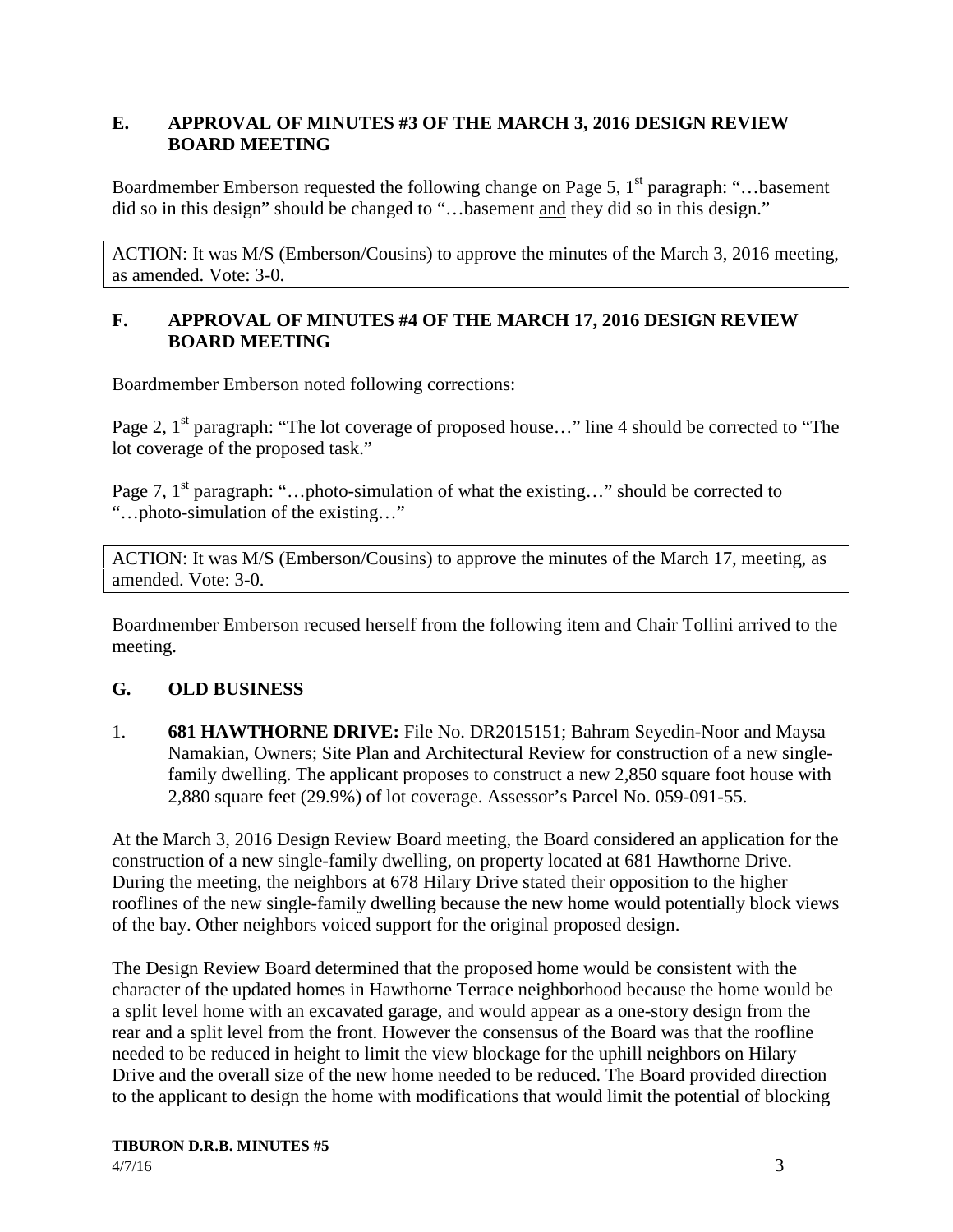views for the uphill neighbors and continued the project to the April 7, 2016 Design Review Board meeting.

The applicant has now submitted revised plans for the project which include the following modifications to the project design:

- Reduced the overall height from 23 feet, 7 inches to 20 feet, 6 inches
- Moved the location of the entire footprint 1 foot, 6 inches further from street
- Reduced the size of the front terrace and moved it 6 feet further from the street
- Lowered all ridgelines by a minimum of 12 inches
- Reduced the overall house footprint by 136 square feet (from 3,016 square feet [31.4%] to 2,880 square feet [29.9%]). A variance for excess lot coverage is no longer requested.
- Reduced the floor area ratio by 99 square feet (from 2,949 square feet to 2,850 square feet)
- Reduced the amount of glazing in the breakfast nook area above the garage

Jared Polsky, architect, stated that at the last hearing they asked for a lot coverage variance and a higher and larger house than they are now. He said that they trimmed the house footprint and no longer required a lot coverage variance, and also reduced the floor area of the house by 100 square feet, lowered the house and redesigned the front gable. He described how the roofline was lowered in various areas. He said that the front terrace was 17.5 feet further back from the street than it was in the original design. He summarized that they were not asking for any variances, were below the height limit, and would not block any views.

The public hearing was opened.

Marianna Longstreth stated that she lives next door and she fully supported the application.

John Hermansky said that this was a nice design. He appreciated the reduction in the floor area and the height of the house and felt that keeping it to one level would make it more visually comfortable. He also appreciated the landscaping.

The public hearing was closed.

Vice-Chair Kricensky said that the changes addressed the Board's previous concerns regarding the amount of glass and the height. He noted that stretching the house from setback to setback is acceptable on this particular property because it is a larger, shallow lot. He supported the project.

Boardmember Cousins agreed with Vice-Chair Kricensky and said that the reduction of the roof was significant and setting the house back from the street went a long way toward addressing his concerns.

Chair Tollini said when he visited the site and saw the story poles it appeared to be a more substantial change from the last meeting than he expected. He believed that the house would fit in with the neighborhood and he supported the project.